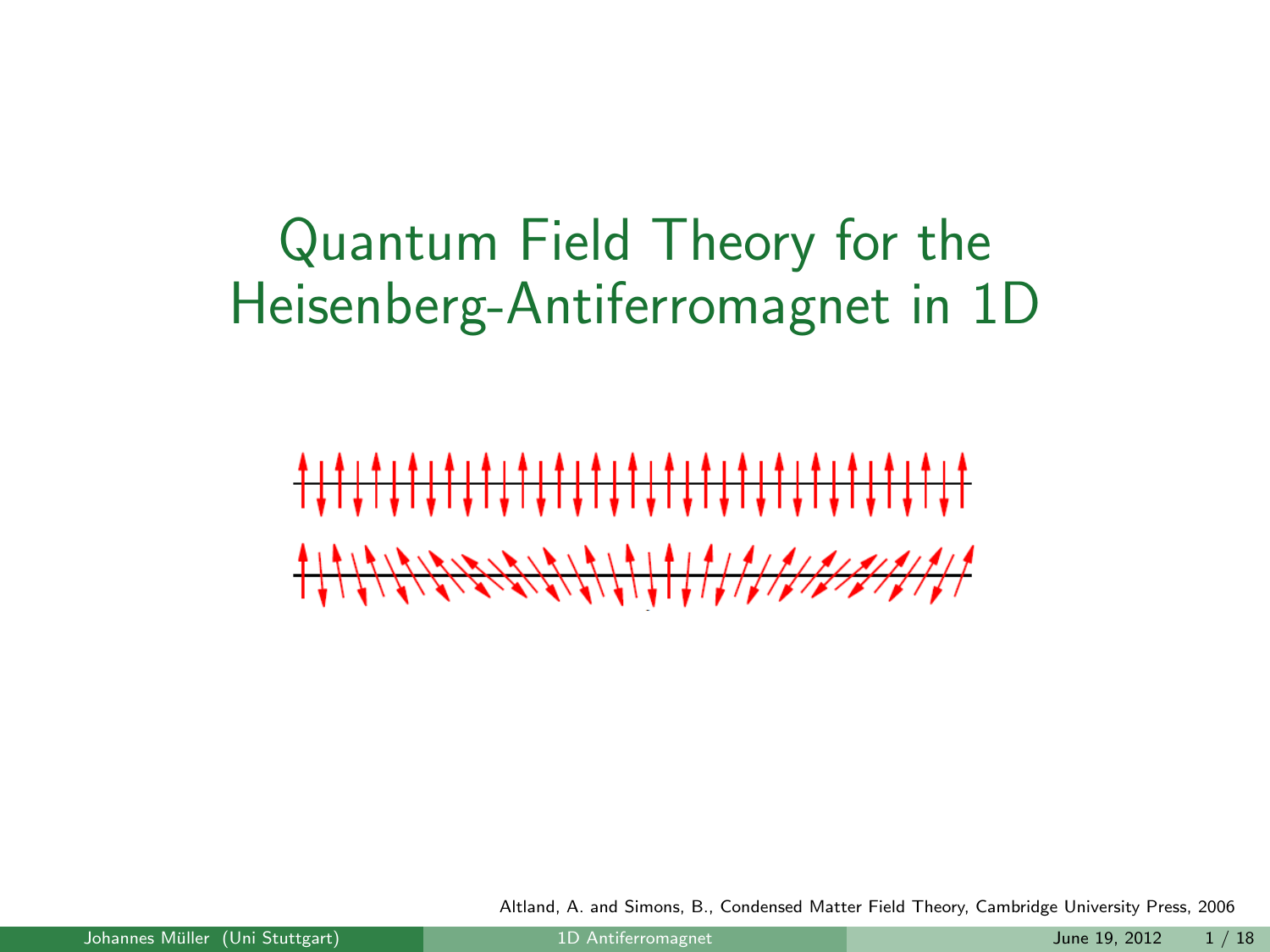## Heisenberg Hamiltonian

1D spin chain with periodic boundaries

$$
H=J\sum_{j=1}^N{\bf S}_j\cdot{\bf S}_{j+1}
$$

Ground state

- classical: spins oriented antiparallel (Néel State)
- qm: Néel State is not the ground state, not even an eigenstate!

$$
H = J \sum_{j} \left( S_{j}^{z} S_{j+1}^{z} + \frac{1}{2} (S_{j}^{-} S_{j+1}^{+} + S_{j}^{+} S_{j+1}^{-}) \right)
$$

• ground state of antiferromagnet shows quantum flactuations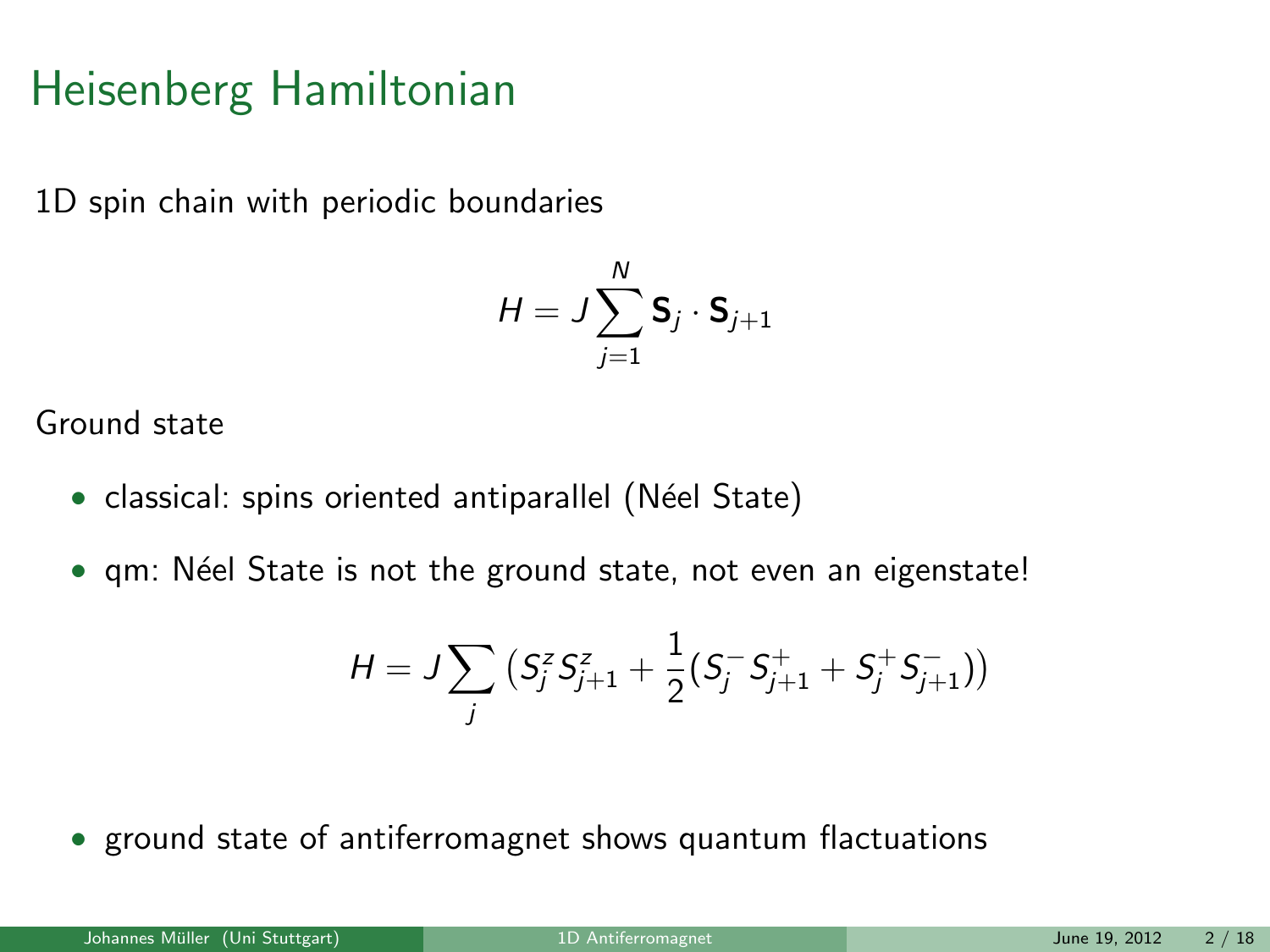The Spin- $\frac{1}{2}$  Chain

• 
$$
S_j^- S_{j+1}^+
$$
 causes spinflip

$$
S_j^- S_{j+1}^+ \left| \uparrow \downarrow \ldots \uparrow \downarrow \ldots \right\rangle = \left| \uparrow \downarrow \ldots \downarrow \uparrow \ldots \right\rangle
$$

- exact solution via Bethe Ansatz
- groundstate: linear combination of states with half of the spins up
- energy spectrum is gapless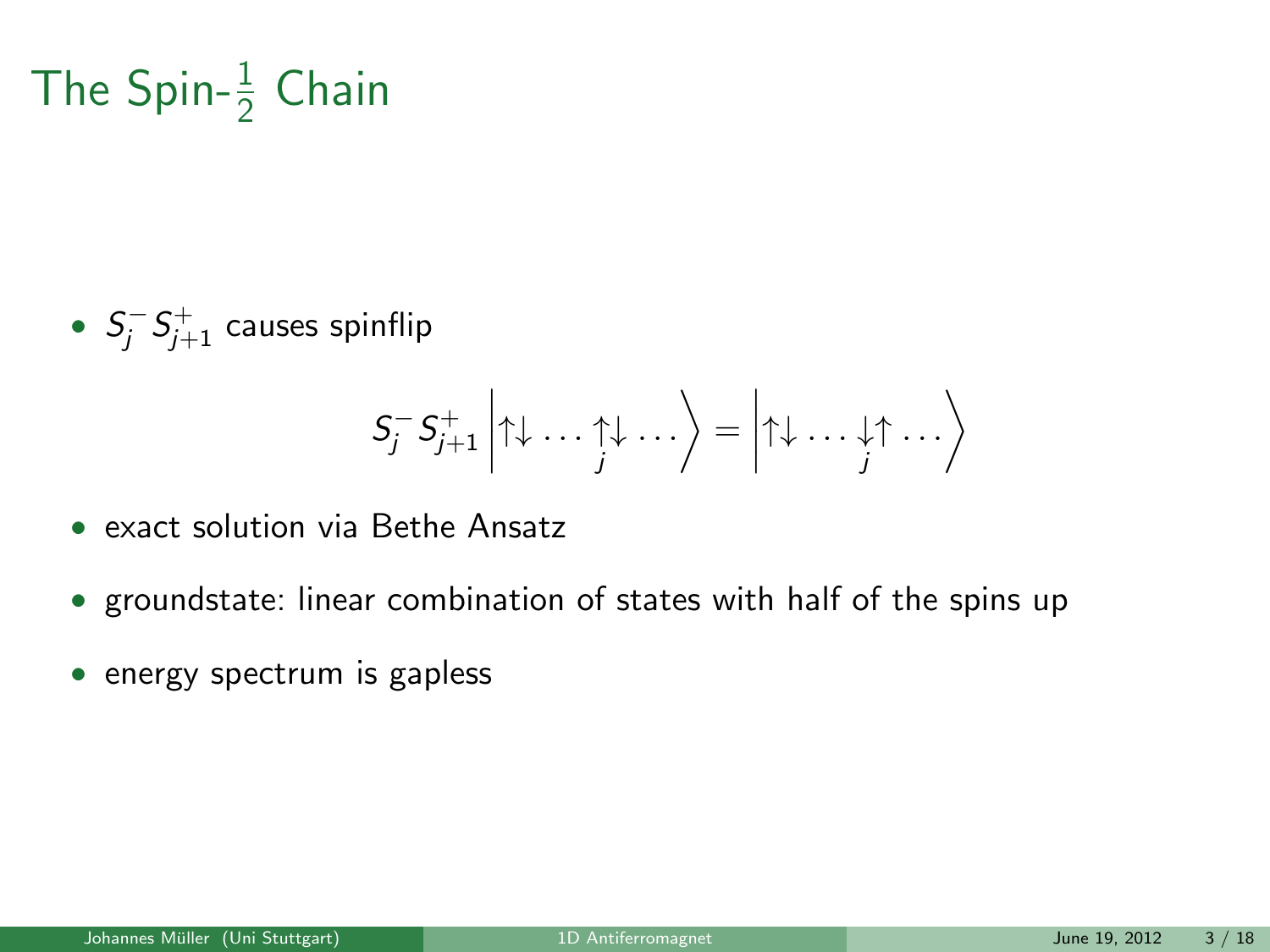

- Consider arbitrary s
- Path Integral of spin fields  $n(x, \tau)$
- Field Theory because  $\xi >> a$  at low temperature  $\xi$  :correlation length, a: lattice constant

 $\rightarrow$  just long length scales are interesting

- Map on non linear sigma model  $+$  topological term
- Difference between integer and half integer s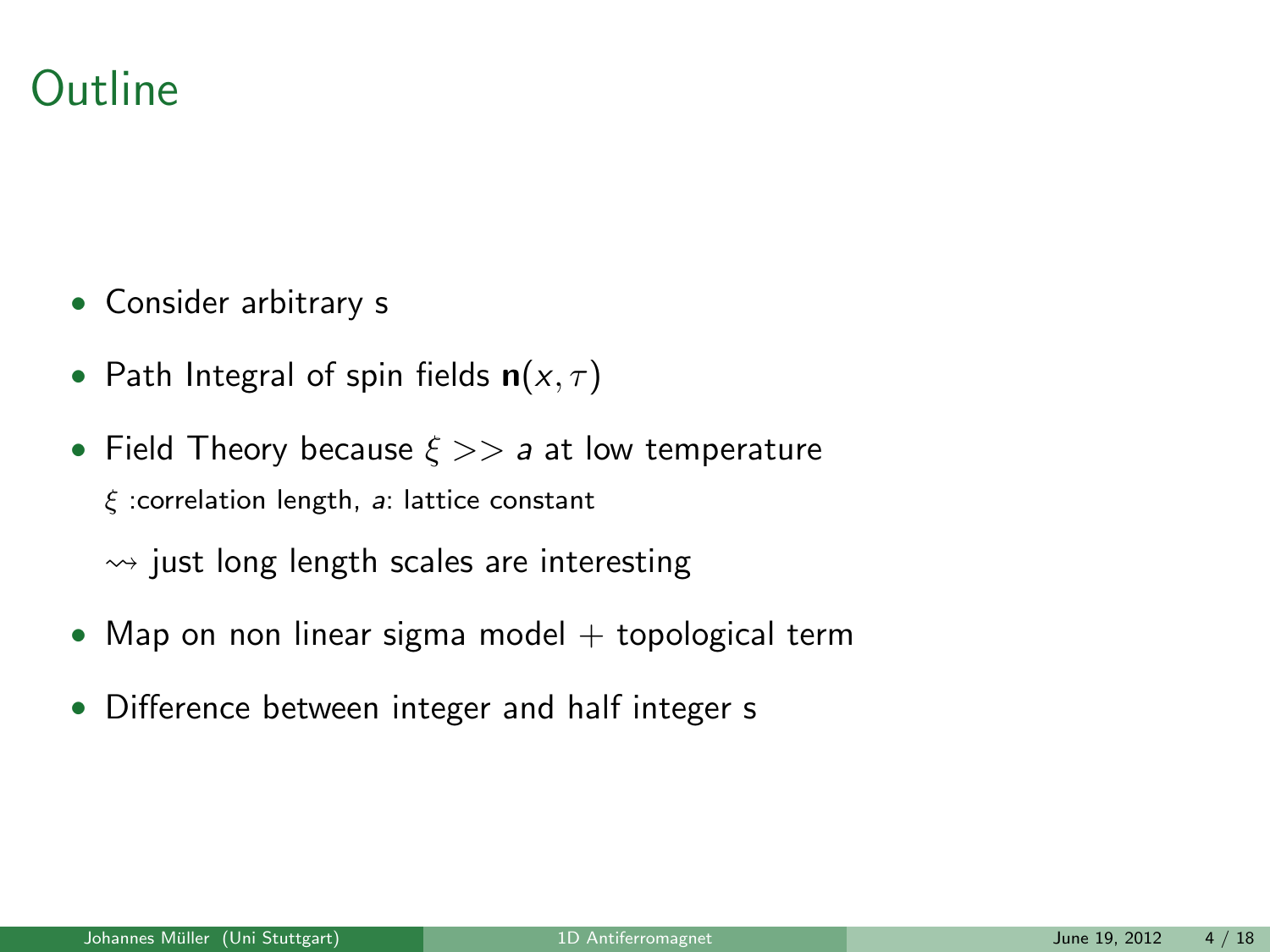## Repetition

• Partition Function:

$$
Z=\int \mathcal{D}[\textbf{n}]\delta(\textbf{n}^2-1)\mathrm{e}^{-S[\textbf{n}]}
$$

Coherent states:



• Heisenberg Hamiltonian:

$$
\langle \mathbf{n} | H | \mathbf{n} \rangle = J \sum_j \langle \mathbf{n} | \mathbf{S}_j \cdot \mathbf{S}_{j+1} | \mathbf{n} \rangle = J \mathbf{s}^2 \sum_j \mathbf{n}(j) \cdot \mathbf{n}(j+1)
$$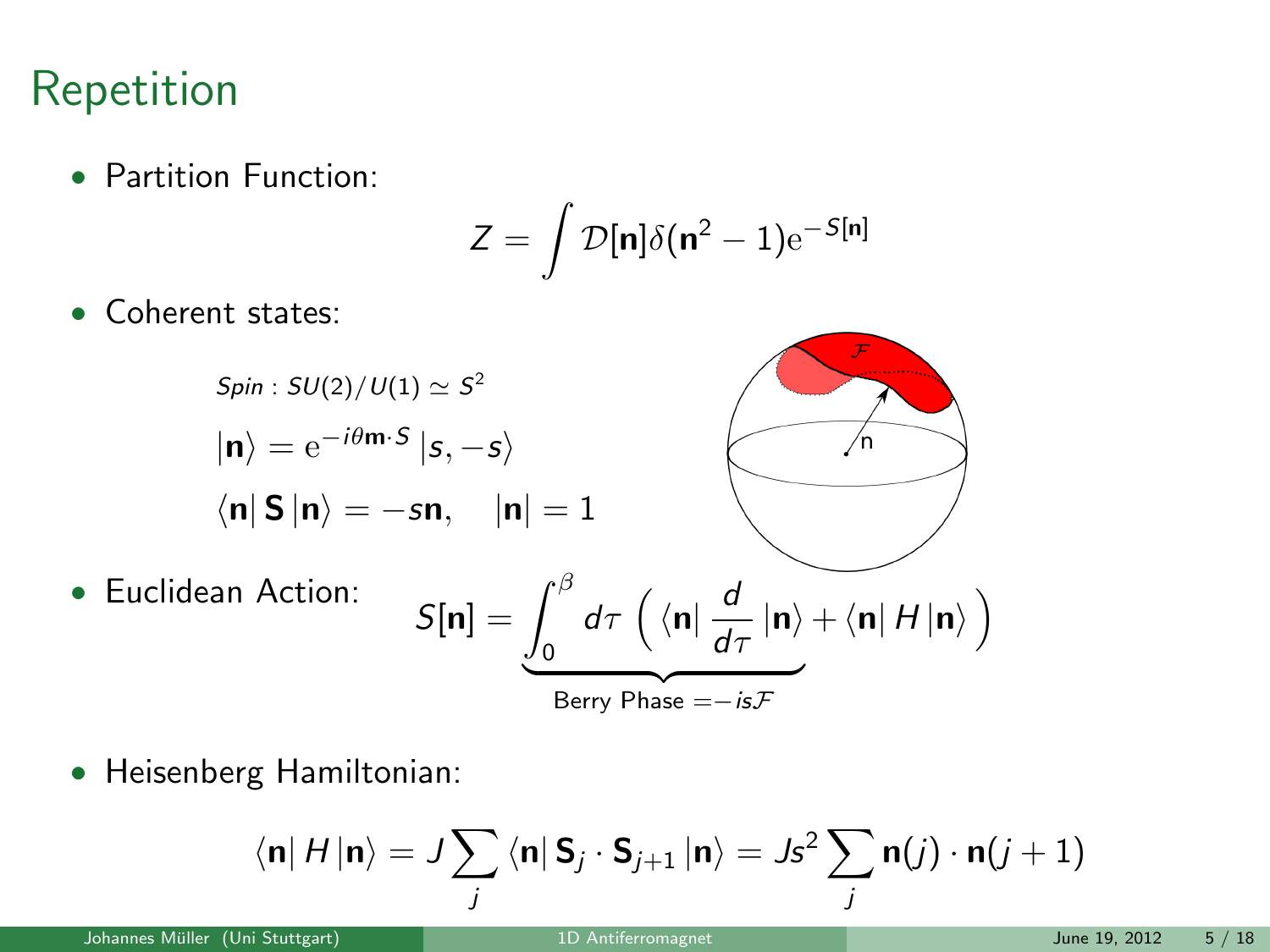## Action of QM Heisenberg Antiferromagnet

$$
S[\mathbf{n}] = -is \sum_{j=1}^{N} \int_{0}^{\beta} d\tau \mathbf{A}(\mathbf{n}(j)) \cdot \partial_{\tau} \mathbf{n}(j) + \int_{0}^{\beta} d\tau \, Js^{2} \sum_{j=1}^{N} \mathbf{n}(j) \cdot \mathbf{n}(j+1)
$$
  
with  $\nabla \times \mathbf{A} = \mathbf{n} \implies \int_{\Gamma} \mathbf{A} \cdot d\mathbf{n} = \int_{F} (\nabla \times \mathbf{A}) \cdot \mathbf{n} \, df = \mathcal{F}$ 

\n- Field Theory for 
$$
n(x, \tau)
$$
 with  $x = aj$
\n- $\xi >> a \leadsto a \rightarrow 0$
\n

assume short range Néel order  $\rightsquigarrow$  staggering of the spins

\*\*\*\*\*\*\*\*\*\*\*\*\*\*\*\*\*\*\*\*\*\*\*\*\*\*\*\*\*\*\*\*  $\longrightarrow$   $\longrightarrow$   $\longrightarrow$   $\longrightarrow$   $\longrightarrow$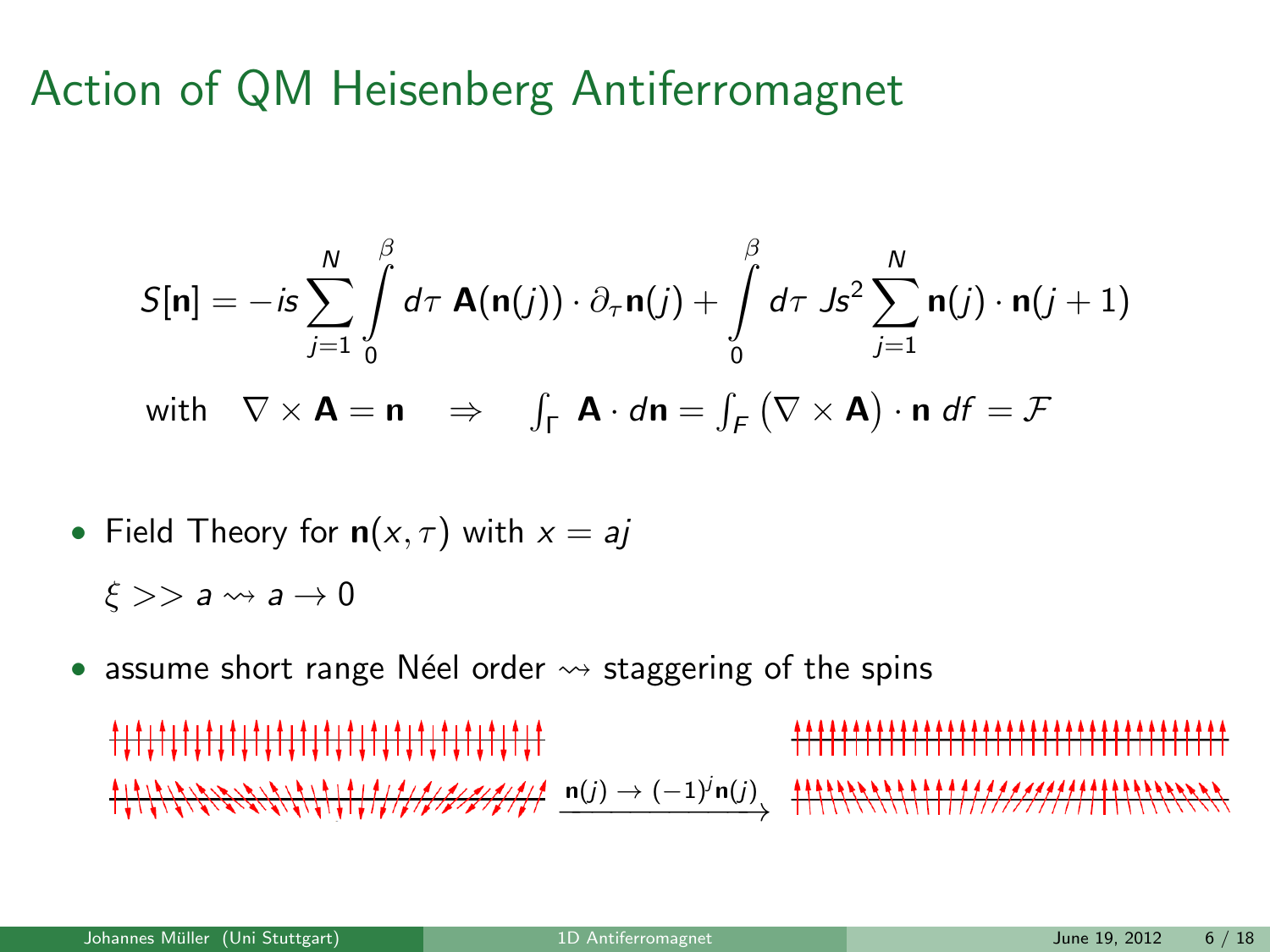#### Berry Phase

 $-i s \sum_{n=1}^{N}$ j=1

 $\rightarrow -is \sum_{n=1}^{N} \int_{0}^{\beta}$ 

 $\int$ 

0



$$
= -is \sum_{j=1}^{N} (-1)^j \int_{0}^{\beta} d\tau \mathbf{A}(\mathbf{n}(j)) \cdot \partial_{\tau} \mathbf{n}(j)
$$

 $d\tau$  A(n(j))  $\cdot$   $\partial_{\tau}$ n(j)



$$
\sum_{j=1}^N (-1)^j \mathbf{A}(\mathbf{n}(j)) \cdot \partial_{\tau} \mathbf{n}(j) = \sum_{j=1}^{N/2} \left[ \mathbf{A}(\mathbf{n}(2j)) \cdot \partial_{\tau} \mathbf{n}(2j) - \mathbf{A}(\mathbf{n}(2j-1)) \cdot \partial_{\tau} \mathbf{n}(2j-1) \right]
$$

 $d\tau$  A( $(-1)^j$ n $(j)$ ) ·  $\partial_{\tau}(-1)^j$ n $(j)$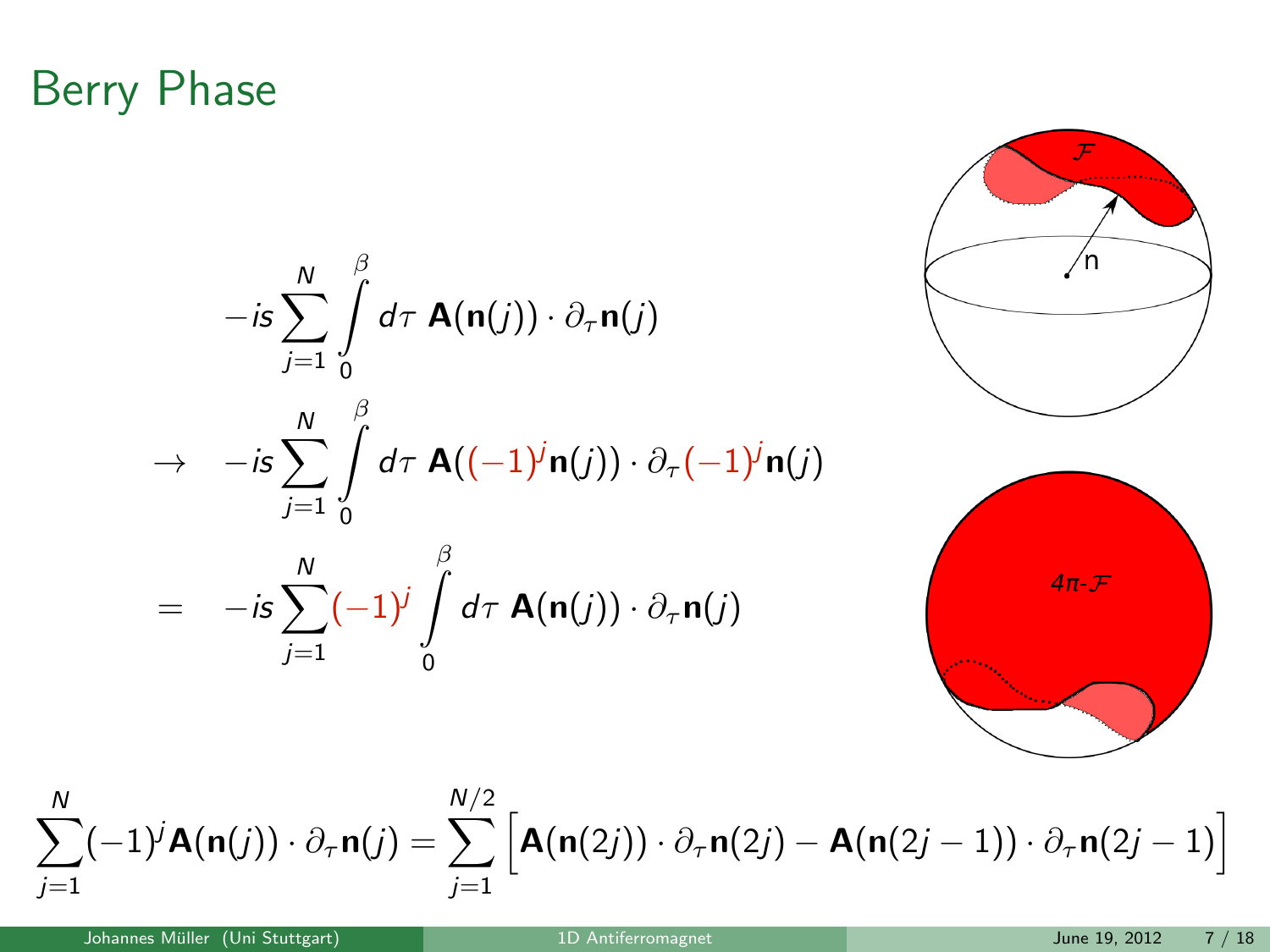$$
\mathbf{A}(\mathbf{n}(2j)) \cdot \partial_{\tau} \mathbf{n}(2j) - \mathbf{A}(\mathbf{n}(2j-1)) \cdot \partial_{\tau} \mathbf{n}(2j-1)
$$
\n
$$
n(2j)-n(2j-1)=\delta n(2j) \quad \leadsto \quad \text{small variation}
$$
\n
$$
= \delta \left( \mathbf{A}(\mathbf{n}(2j)) \cdot \partial_{\tau} \mathbf{n}(2j) \right)
$$
\n
$$
= \delta \left( \mathbf{A}_{\alpha} \partial_{\tau} n_{\alpha} \right)
$$
\n
$$
= (\partial_{\beta} A_{\alpha}) \delta n_{\beta} \partial_{\tau} n_{\alpha} + A_{\alpha} \partial_{\tau} \delta n_{\alpha}
$$
\n
$$
= (\partial_{\alpha} A_{\beta}) \partial_{\tau} n_{\beta} \delta n_{\alpha} - \partial_{\tau} A_{\alpha} \delta n_{\alpha}
$$
\n
$$
= (\partial_{\alpha} A_{\beta} - \partial_{\beta} A_{\alpha}) \partial_{\tau} n_{\beta} \delta n_{\alpha}
$$
\n
$$
= (\delta_{\alpha \mu} \delta_{\beta \nu} - \delta_{\alpha \nu} \delta_{\beta \mu}) \partial_{\mu} A_{\nu} \partial_{\tau} n_{\beta} \delta n_{\alpha}
$$
\n
$$
= (\varepsilon_{\gamma \alpha \beta} \varepsilon_{\gamma \mu \nu} \partial_{\mu} A_{\nu}) \partial_{\tau} n_{\beta} \delta n_{\alpha} \qquad \varepsilon_{\gamma \mu \nu} \partial_{\mu} A_{\nu} = (\nabla \times \mathbf{A})_{\gamma} = n_{\gamma}
$$
\n
$$
= \varepsilon_{\gamma \alpha \beta} n_{\gamma} \partial_{\tau} n_{\beta} \delta n_{\alpha}
$$
\n
$$
= -(\mathbf{n} \times \partial_{\tau} \mathbf{n}) \cdot \delta \mathbf{n}
$$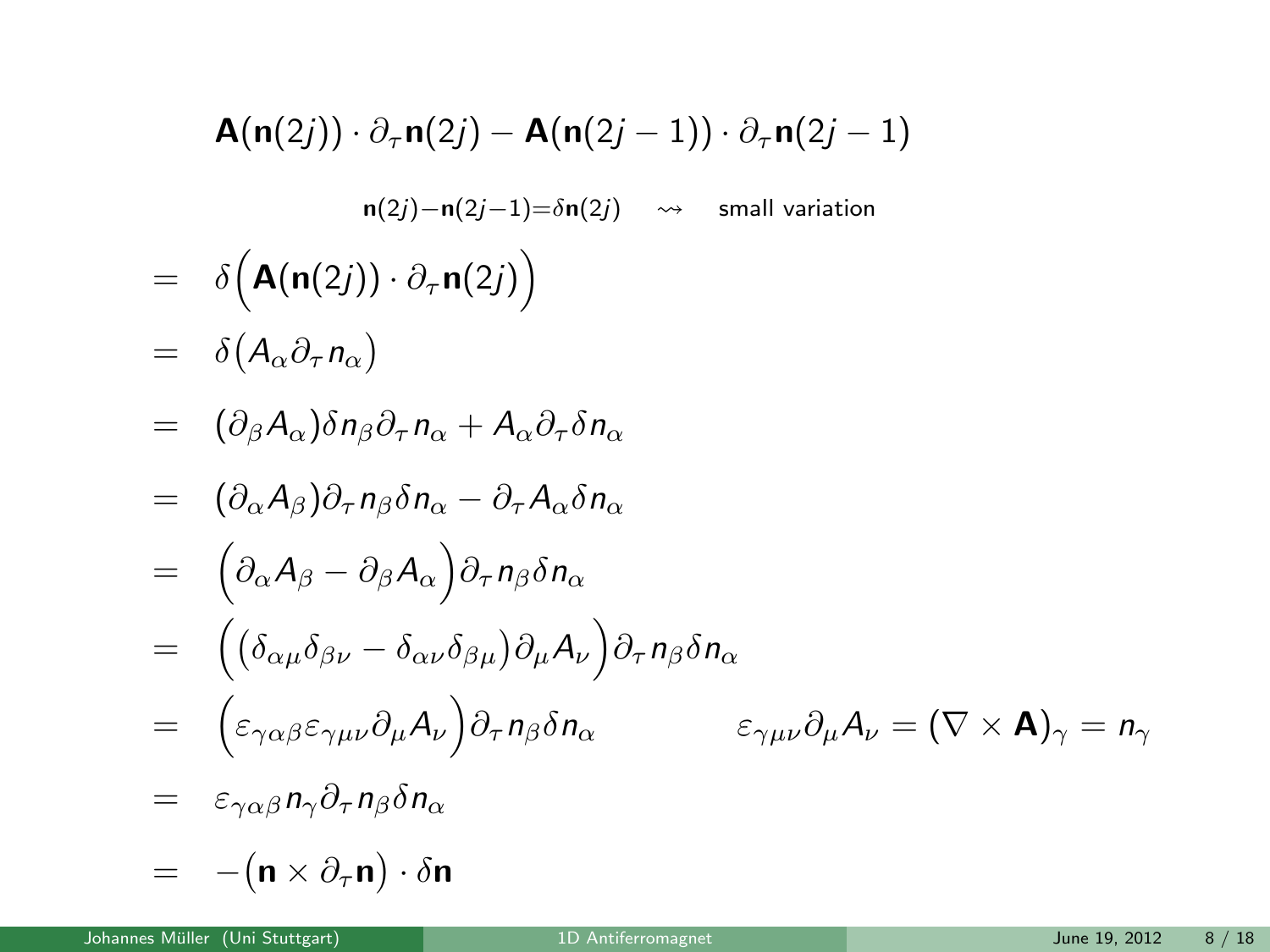## Action of the staggered spin field n

$$
S[\mathbf{n}] = i s \sum_{j=1}^{N/2} \int_{0}^{\beta} d\tau \, \delta \mathbf{n}(2j) \cdot (\mathbf{n}(2j) \times \partial_{\tau} \mathbf{n}(2j)) - J s^{2} \int_{0}^{\beta} d\tau \, \sum_{j=1}^{N} \mathbf{n}(j) \cdot \mathbf{n}(j+1)
$$

• divide n into slow and fast fluctuating part

• 
$$
\mathbf{n}(j) = \sqrt{1 - a^2 \mathbf{l}_j^2} \mathbf{m}_j + (-1)^j a \mathbf{l}_j
$$

- $\bullet\,$  constraint:  $\mathbf{m}_j\cdot\mathbf{l}_j=0$  and  $\mathbf{m}_j^2=1$
- expansions in orders of  $a$ :

• 
$$
\sqrt{1-a^2l_j^2} = 1 - \frac{1}{2}a^2l_j^2 + \mathcal{O}(a^4)
$$
  
\n•  $m_{j+1} = m_j + a\partial_x m_j + \frac{a^2}{2}\partial_x^2 m_j + \mathcal{O}(a^3)$ 

• 
$$
al_{j+1} = al_j + a^2 \partial_x I_j + \mathcal{O}(a^3)
$$

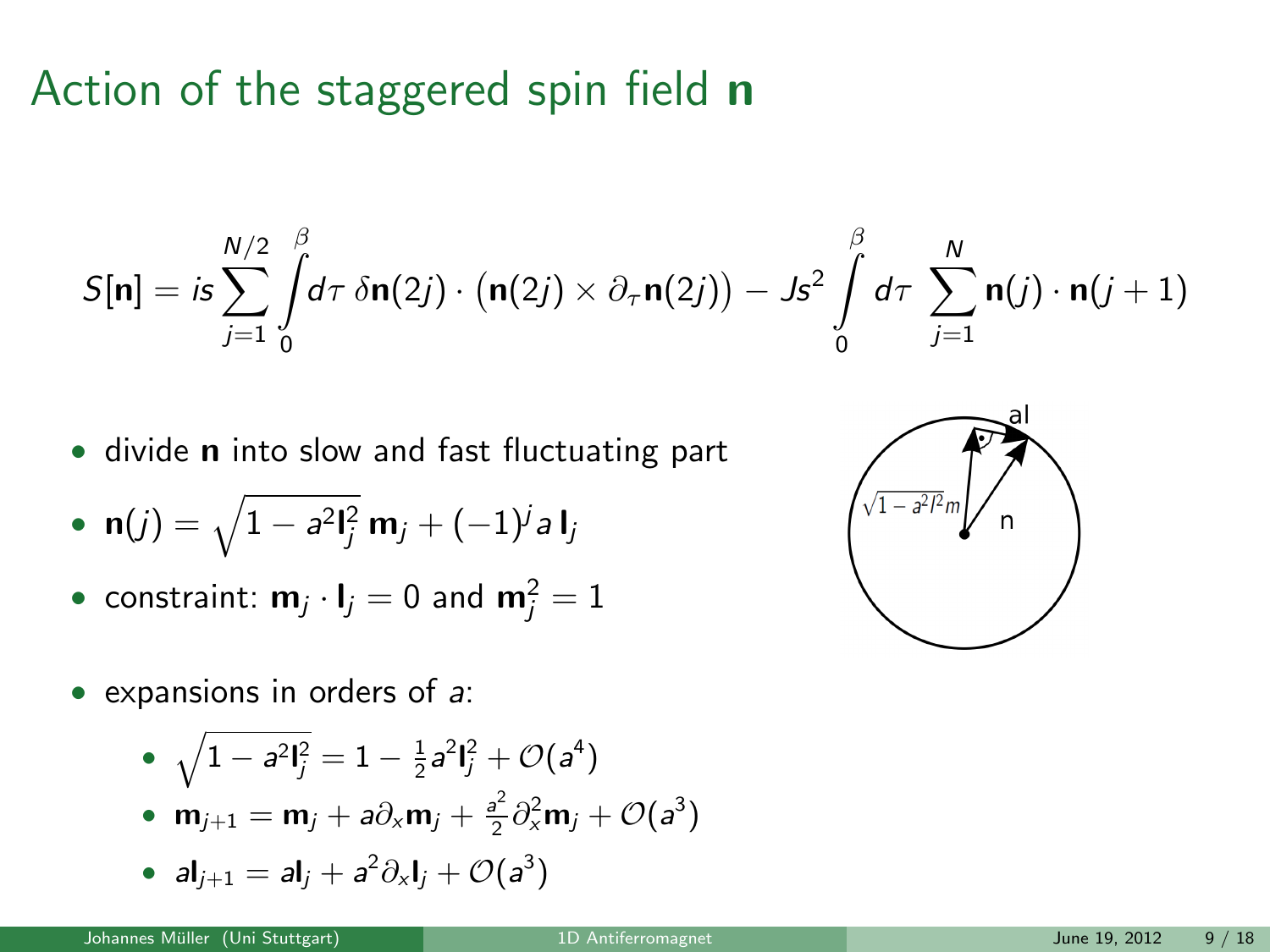Berry Phase:

 $\delta {\mathsf n}(2j) \cdot \big( {\mathsf n}(2j) \times \partial_{\tau} {\mathsf n}(2j) \big) = \mathsf a(\partial_{\mathsf x} {\mathsf m}_{2j} + 2{\mathsf l}_{2j}) \cdot \big( {\mathsf m}_{2j} \times \partial_{\tau} {\mathsf m}_{2j} \big)$  $\delta n(2i) = n(2i) - n(2i - 1)$  $= \sqrt{1 - a^2 \mathsf{I}_{2j}^2} \mathsf{m}_{2j} - \sqrt{1 - a^2 \mathsf{I}_{2j-1}^2} \mathsf{m}_{2j-1} + a(\mathsf{I}_{2j} + \mathsf{I}_{2j-1})$  $=$   $m_{2j} - m_{2j} + a \partial_x m_{2j} + 2al_{2j} + \mathcal{O}(a^2)$  $=$   $a(\partial_x m_{2j} + 2l_{2j}) + \mathcal{O}(a^2)$ 

$$
\mathbf{n}(2j) = \sqrt{1 - a^2 \mathbf{l}_{2j}^2} \mathbf{m}_{2j} + a \mathbf{l}_{2j} = \mathbf{m}_{2j} + \mathcal{O}(a)
$$
  
\n
$$
\Rightarrow \mathbf{n}(2j) \times \partial_{\tau} \mathbf{n}(2j) = \mathbf{m}_{2j} \times \partial_{\tau} \mathbf{m}_{2j} + \mathcal{O}(a)
$$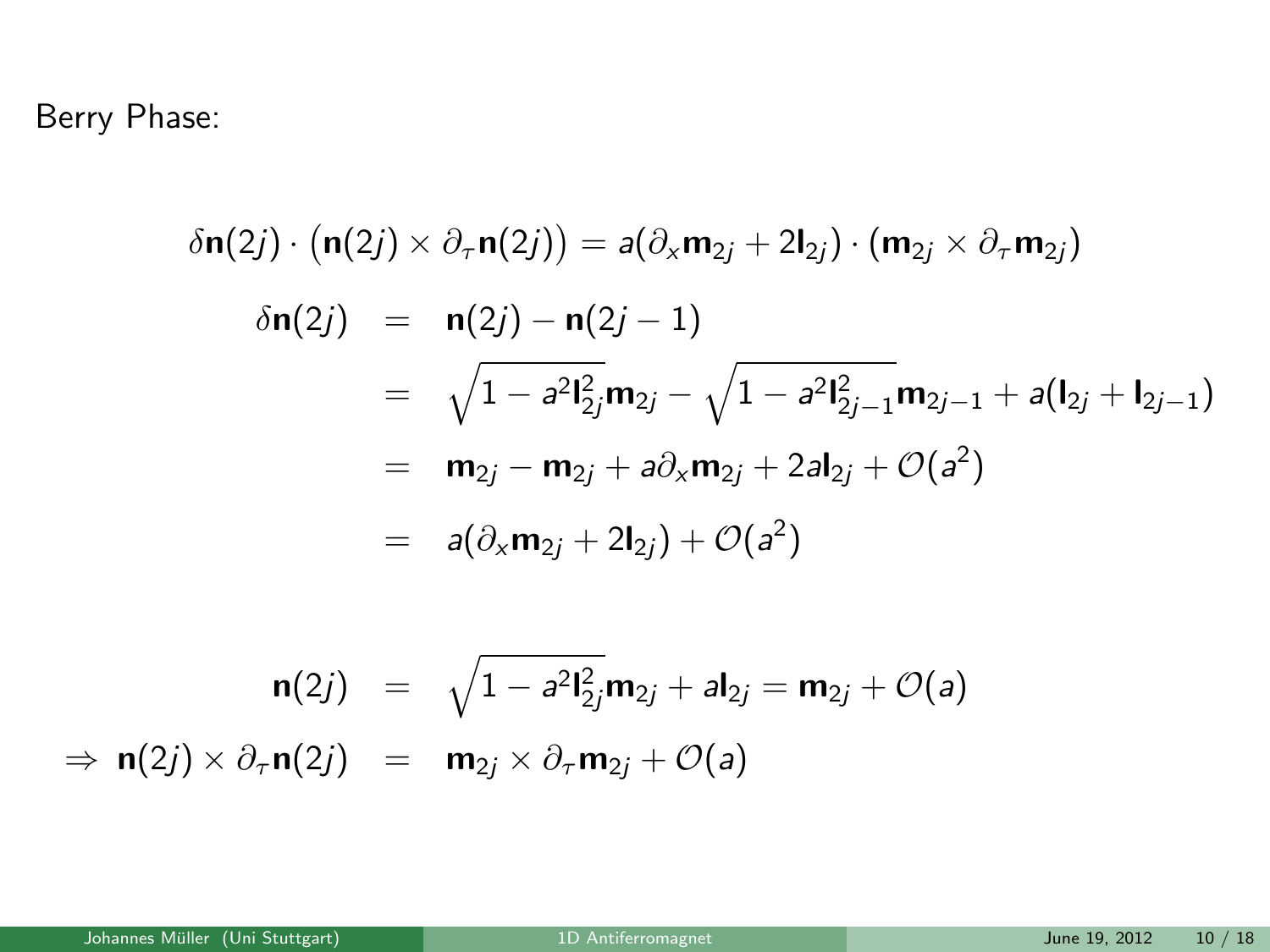Interaction term:

$$
\mathbf{n}(j) = \sqrt{1 - a^2 l_j^2} \mathbf{m}_j + (-1)^j a l_j \approx \left(1 - \frac{a^2}{2} l_j^2\right) \mathbf{m}_j + (-1)^j a l_j
$$
  

$$
\mathbf{n}(j+1) \approx \left(1 - \frac{a^2}{2} l_j^2\right) \mathbf{m}_j + a \partial_x \mathbf{m}_j + \frac{a^2}{2} \partial_x^2 \mathbf{m}_j + a(-1)^{j+1} (l_j + a \partial_x l_j)
$$

$$
\mathbf{n}(j) \cdot \mathbf{n}(j+1)
$$
\n
$$
\approx \left(1 - \frac{a^2}{2} \mathbf{l}_j^2\right)^2 \mathbf{m}_j^2 + a^2(-1)^j \mathbf{l}_j \cdot \partial_x \mathbf{m}_j + \frac{a^2}{2} \mathbf{m}_j \cdot \partial_x^2 \mathbf{m}_j - a^2 \mathbf{l}_j^2 - (-1)^j a^2 \mathbf{m}_j \cdot \partial_x \mathbf{l}_j
$$
\n
$$
\approx 1 - a^2 \mathbf{l}_j^2 + \frac{a^2}{2} \mathbf{m}_j \cdot \partial_x^2 \mathbf{m}_j + a^2(-1)^j (\mathbf{l}_j \cdot \partial_x \mathbf{m}_j - \mathbf{m}_j \cdot \partial_x \mathbf{l}_j) - a^2 \mathbf{l}_j^2
$$
\n
$$
\approx \frac{a^2}{2} \mathbf{m}_j \cdot \partial_x^2 \mathbf{m}_j - 2a^2 \mathbf{l}_j^2
$$

$$
\partial_x(\mathbf{m}_j \cdot \mathbf{l}_j) = 0 \quad \Rightarrow \quad \mathbf{l}_j \cdot \partial_x \mathbf{m}_j = -\mathbf{m}_j \cdot \partial_x \mathbf{l}_j
$$
\n
$$
\sum_{j=1}^N (-1)^j \mathbf{l}_j \cdot \partial_x \mathbf{m}_j = \sum_{j=1}^N (\mathbf{l}_{2j} \cdot \partial_x \mathbf{m}_{2j} - \mathbf{l}_{2j-1} \cdot \partial_x \mathbf{m}_{2j-1}) = a \sum_{j=1}^N \partial_x (\mathbf{l}_{2j-1} \cdot \partial_x \mathbf{m}_{2j-1})
$$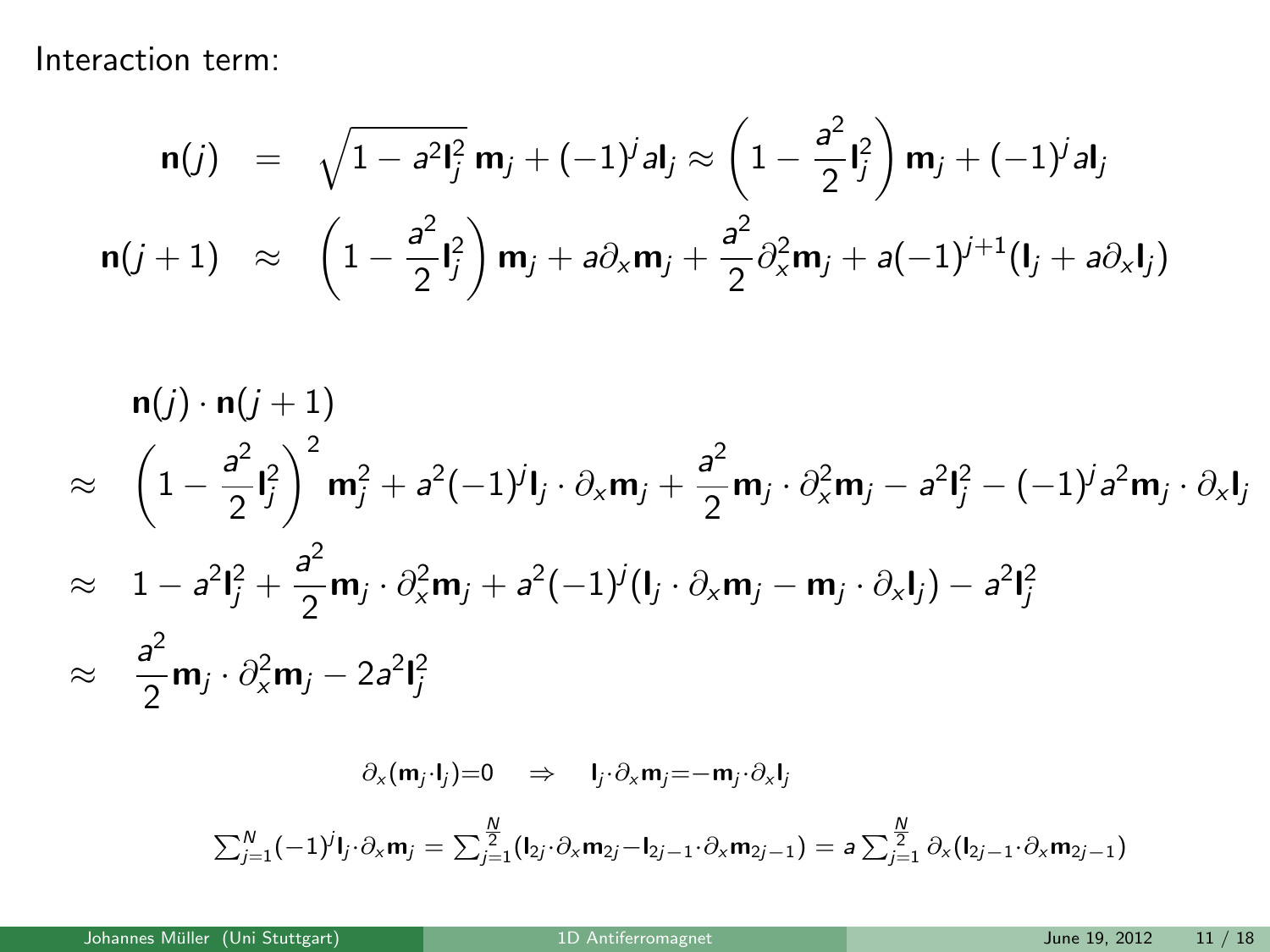Limit  $a \rightarrow 0$ 

Action  $S[m, 1]$ :

$$
\int_{j=1}^{N/2} a \int_{0}^{\beta} d\tau \left( \partial_x \mathbf{m}_{2j} + 2 \mathbf{l}_{2j} \right) \cdot \left( \mathbf{m}_{2j} \times \partial_{\tau} \mathbf{m}_{2j} \right) - J s^2 \int_{0}^{\beta} d\tau \sum_{j=1}^{N} \left[ \frac{a^2}{2} \mathbf{m}_j \cdot \partial_x^2 \mathbf{m}_j - 2 a^2 \mathbf{l}_j^2 \right]
$$

$$
a \to 0: \quad \sum_{j=1}^N a \to \int dx \leftarrow \sum_{j=1}^{N/2} 2a
$$

$$
S[\mathbf{m}, \mathbf{l}] = i s \int_{0}^{\beta} d\tau \int dx \left( \frac{1}{2} \partial_{x} \mathbf{m} + \mathbf{l} \right) \cdot (\mathbf{m} \times \partial_{\tau} \mathbf{m}) - \frac{a J s^{2}}{2} \int_{0}^{\beta} d\tau \int dx \left[ \mathbf{m} \cdot \partial_{x}^{2} \mathbf{m} - 4 \mathbf{l}^{2} \right]
$$

$$
= \int_{0}^{\beta} d\tau \int dx \left[ i \frac{s}{2} \mathbf{m} \cdot (\partial_{\tau} \mathbf{m} \times \partial_{x} \mathbf{m}) + \frac{a J s^{2}}{2} (\partial_{x} \mathbf{m})^{2} + i s \mathbf{l} \cdot (\mathbf{m} \times \partial_{\tau} \mathbf{m}) + 2 a J s^{2} \mathbf{l}^{2} \right]
$$

 $m = m(x, \tau)$  and  $I = I(x, \tau)$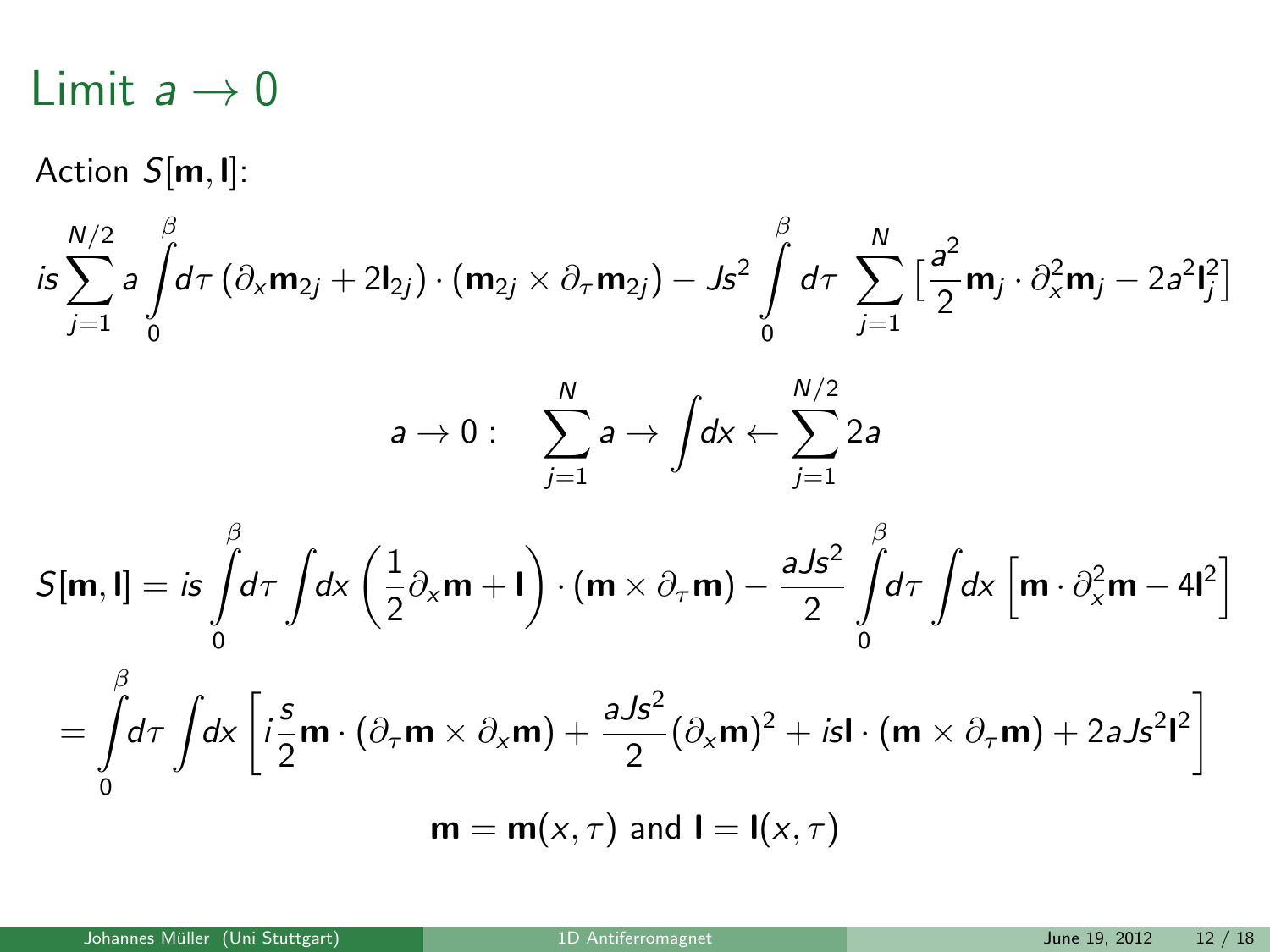## Integration over l

Integrate out the fast flactuating part l in partition function

$$
Z = \int \mathcal{D}[\mathbf{m}] \mathcal{D}[\mathbf{l}] \delta(\mathbf{m}^2 - 1) \delta(\mathbf{m} \cdot \mathbf{l}) e^{-S[\mathbf{m}, \mathbf{l}]}
$$
  
\n
$$
= \int \mathcal{D}[\mathbf{m}] \delta(\mathbf{m}^2 - 1) e^{-S_1[\mathbf{m}]} \int \mathcal{D}[\mathbf{l}] \delta(\mathbf{m} \cdot \mathbf{l}) e^{\int d\tau dx} [-i\mathbf{s} \cdot (\mathbf{m} \times \partial_{\tau} \mathbf{m}) - 2aJ s^2 \mathbf{l}^2]
$$
  
\n
$$
= \int \mathcal{D}[\mathbf{m}] \delta(\mathbf{m}^2 - 1) e^{-S_1[\mathbf{m}]} \int \mathcal{D}[\mathbf{l}] \delta(\mathbf{m} \cdot \mathbf{l}) e^{\int d\tau dx} [-\frac{1}{2}B\mathbf{l}^2 + \mathbf{l} \cdot \mathbf{b}]
$$
  
\n
$$
B := 4aJ s^2 \quad \mathbf{b} := -i\mathbf{s}(\mathbf{m} \times \partial_{\tau} \mathbf{m})
$$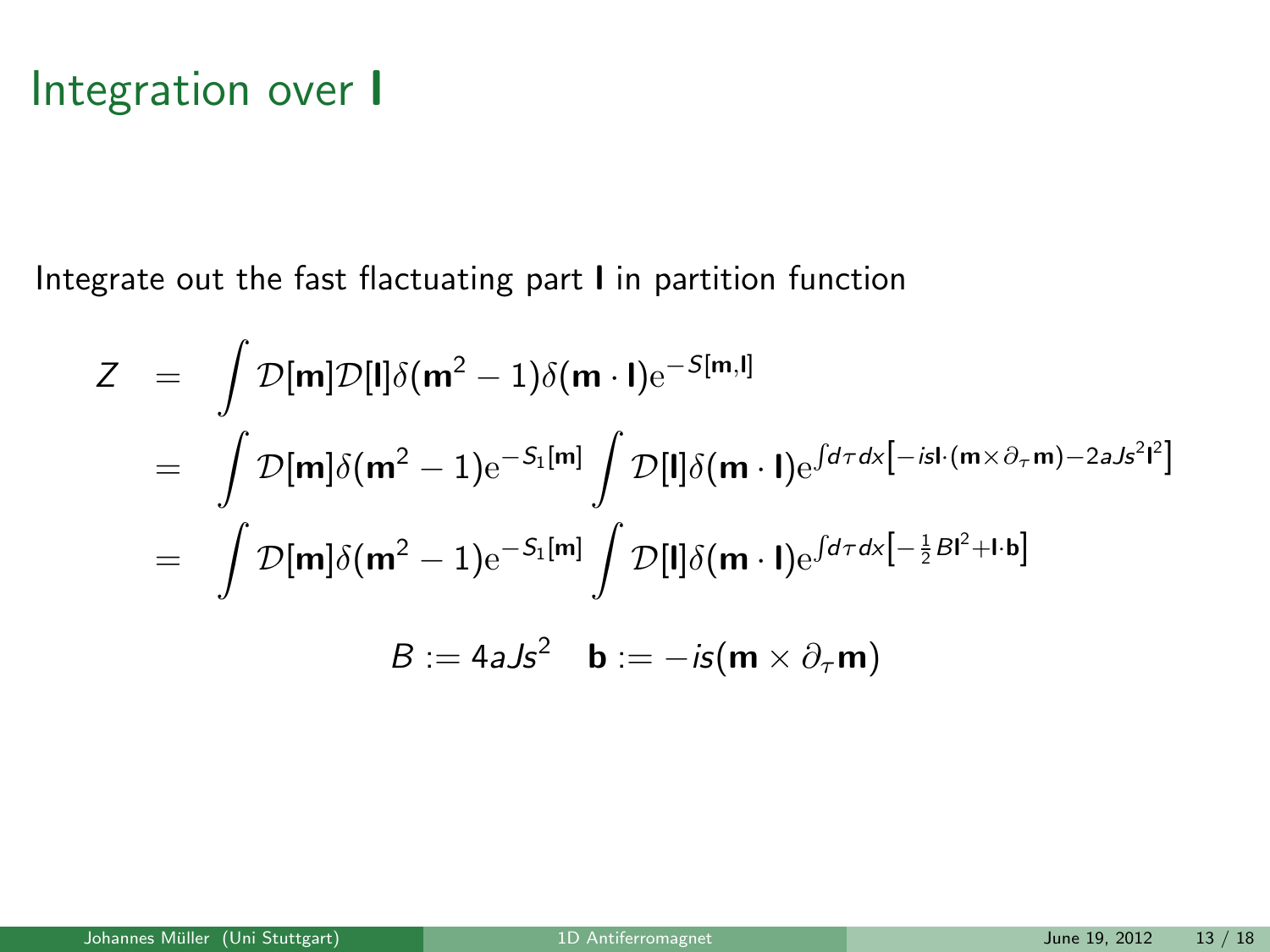# Integration over l

$$
\int \mathcal{D}[\mathbf{l}] \delta(\mathbf{m} \cdot \mathbf{l}) e^{\int d\tau dx} [-\frac{1}{2}B\mathbf{l}^2 + \mathbf{l} \cdot \mathbf{b}] \qquad B := -is(\mathbf{m} \times \partial_{\tau} \mathbf{m})
$$
  
\n
$$
= \int \left( \prod_{j} \prod_{k} d^3 j_{j,k} \right) \delta(\mathbf{m}_{j,k} \cdot \mathbf{l}_{j,k}) e^{\sum_{j} a \sum_{k} \delta \tau \left[ -\frac{1}{2} B\mathbf{l}^2 + \mathbf{l}_{j,k} \cdot \mathbf{b}_{j,k} \right]}
$$
  
\n
$$
= \prod_{j} \prod_{k} \int d^2 j_{j,k} e^{-\frac{1}{2} a \delta \tau B \mathbf{l}^2 + a \delta \tau \mathbf{l}_{j,k} \cdot \mathbf{b}_{j,k}}
$$
  
\n
$$
= \prod_{j} \prod_{k} \frac{2\pi}{a \delta \tau B} e^{\frac{1}{2} a \delta \tau \frac{1}{B} \mathbf{b}_{j,k}^2}
$$
  
\n
$$
= C e^{-\int d\tau dx \frac{(\partial_{\tau} \mathbf{m})^2}{8a\mathbf{l}}
$$

in the last step use:  $(\mathbf{m}\times\partial_{\tau}\mathbf{m})^2=(\partial_{\tau}\mathbf{m})^2$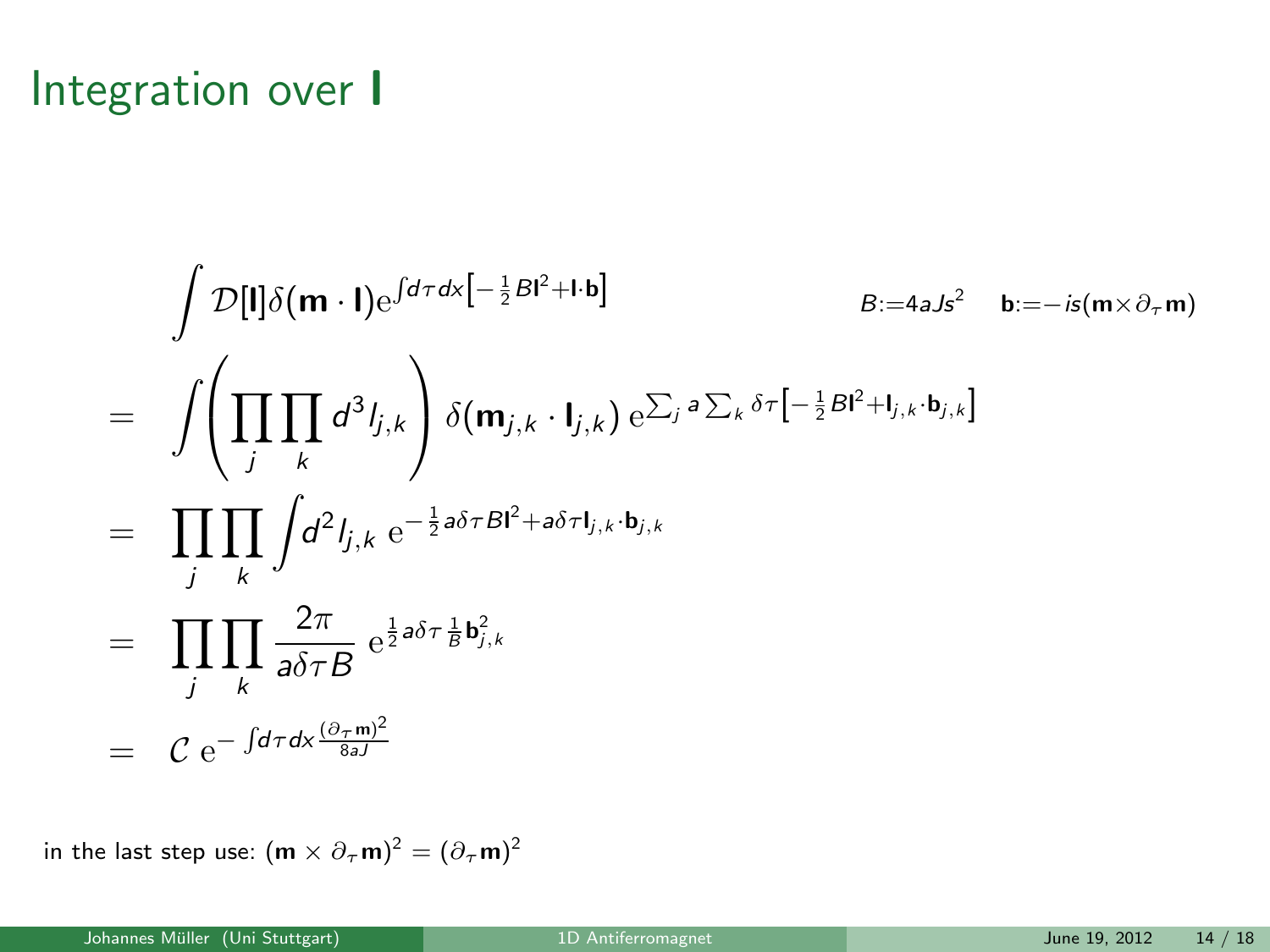#### Non Linear Sigma Model

$$
S[\mathbf{m}] = \int_{0}^{\beta} d\tau \int dx \left[ \frac{aJs^{2}}{2} (\partial_{x}\mathbf{m})^{2} + \frac{1}{8aJ} (\partial_{\tau}\mathbf{m})^{2} + i\frac{s}{2}\mathbf{m} \cdot (\partial_{\tau}\mathbf{m} \times \partial_{x}\mathbf{m}) \right]
$$
  
=  $\int d\tau dx \frac{1}{2g} \left( v_{s} (\partial_{x}\mathbf{m})^{2} + \frac{1}{v_{s}} (\partial_{\tau}\mathbf{m})^{2} \right) + i\frac{s}{2} \int d\tau dx \mathbf{m} \cdot (\partial_{\tau}\mathbf{m} \times \partial_{x}\mathbf{m})$   
where  $g = \frac{2}{s}$  and  $v_{s} = 2aJs$ 

Rescaling:  $v_s \tau = y$ ,  $\frac{1}{v_s} \partial_\tau = \partial_y$ 

$$
S[m] = \int dx^2 \frac{1}{2g} ((\partial_x m)^2 + (\partial_y m)^2) + i\frac{s}{2} \int dx^2 m \cdot (\partial_y m \times \partial_x m)
$$
  
= Non linear Sigma model + Topological term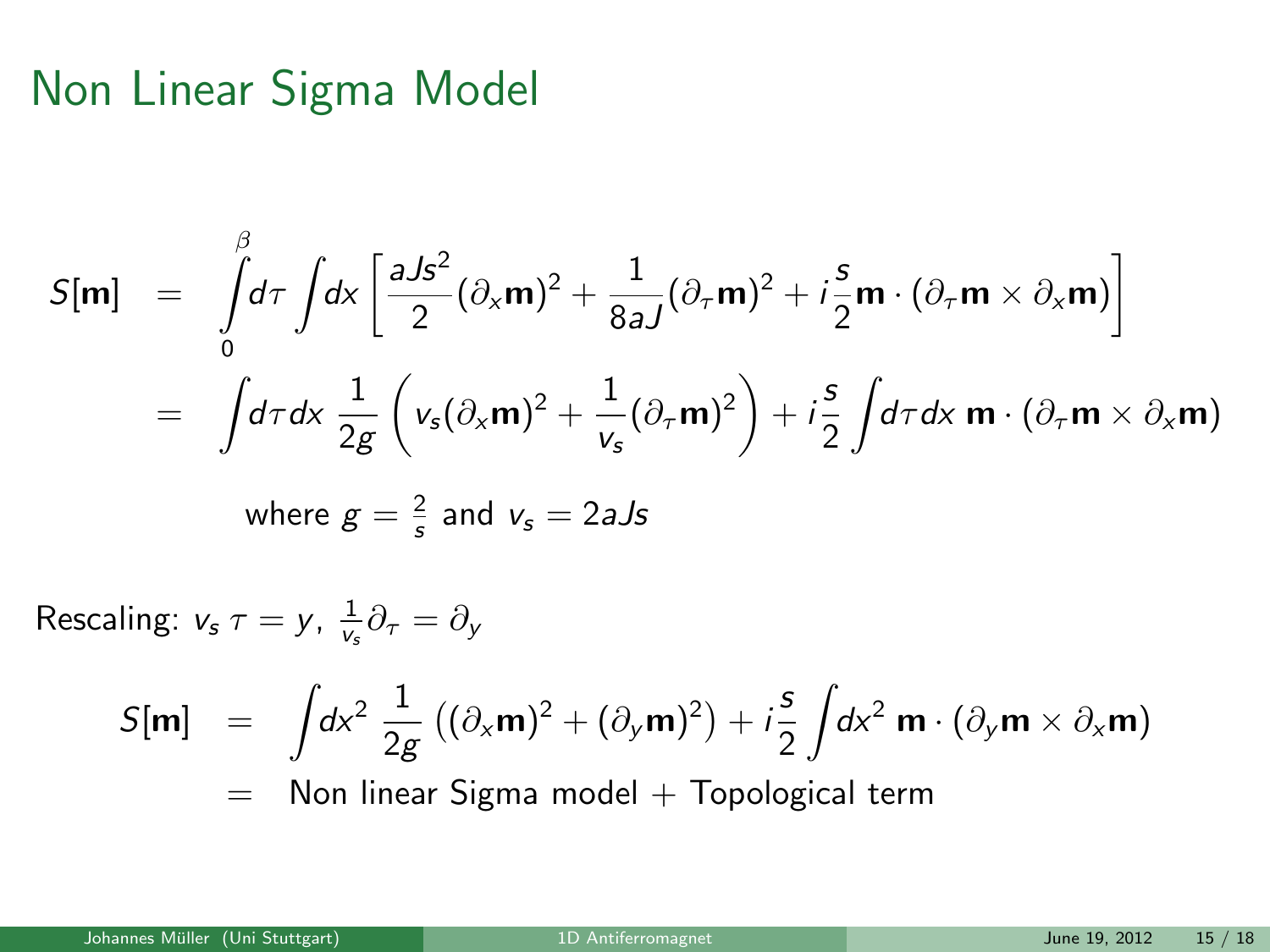## Topological term

$$
i\frac{s}{2} \int dx^2 \mathbf{m} \cdot (\partial_y \mathbf{m} \times \partial_x \mathbf{m})
$$
  
=  $i2\pi s \frac{1}{8\pi} \int dx^2 \varepsilon_{ij} \mathbf{m} \cdot (\partial_i \mathbf{m} \times \partial_j \mathbf{m})$   
=  $i2\pi s \mathcal{Q}$ 

 $\blacktriangle$ 

•  $\mathcal{Q} \in \mathbb{Z}$ 

\n- Winding number of spin field\n 
$$
e^{-i2\pi s \mathcal{Q}} =\n \begin{cases}\n 1 & \text{since } 1 \\
(-1)^{\mathcal{Q}} & \text{shalf integer}\n \end{cases}
$$
\n
\n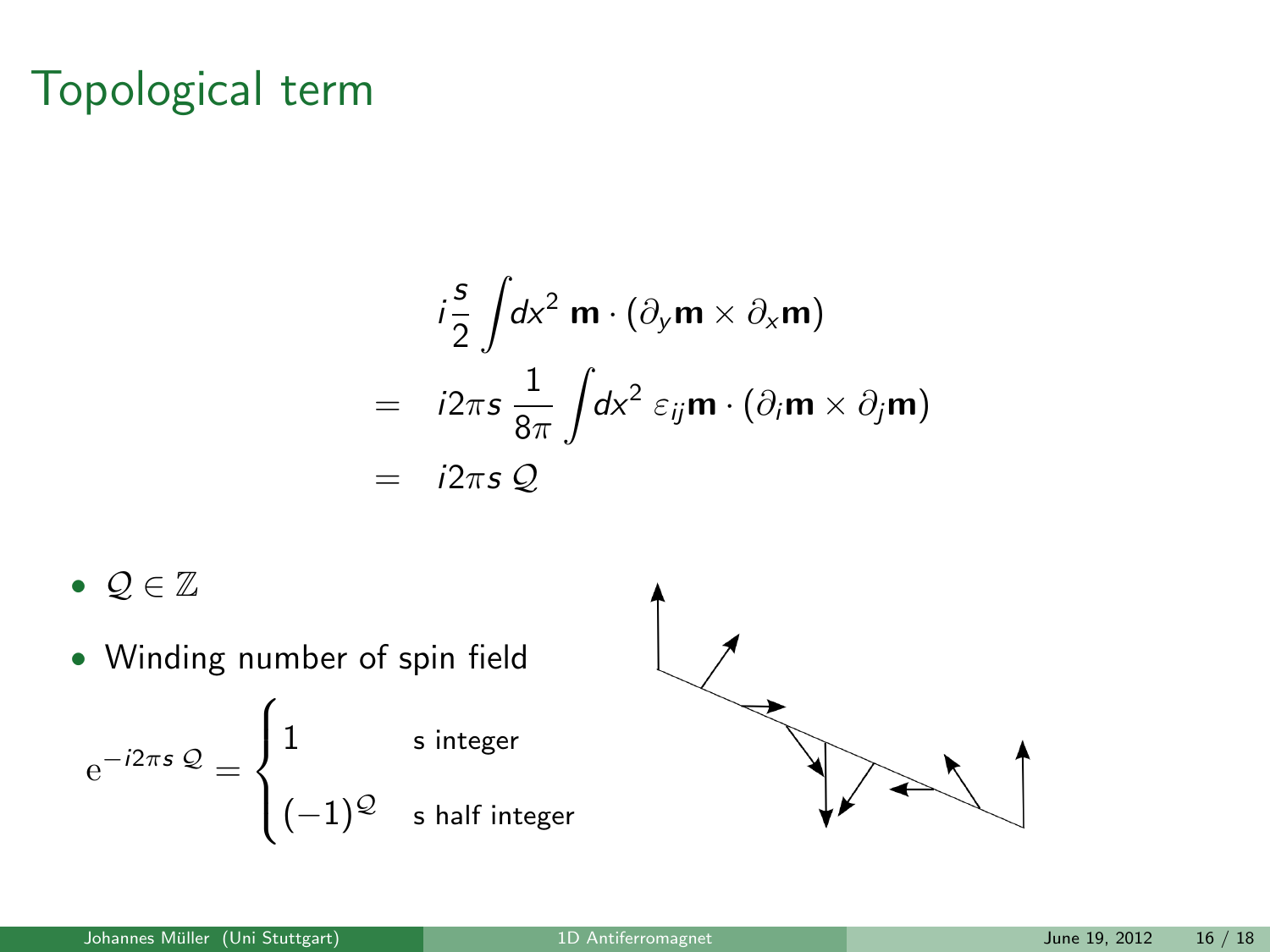# Haldane's conjecture

- Integer spin
	- $N L \sigma M$  without topological term
	- finite correlation length
	- Gap in energy spectrum
- Half integer spin
	- NL $\sigma$ M with topological term
	- Gapless energy spectrum
	- Bethe Ansatz proves this for  $s=\frac{1}{2}$